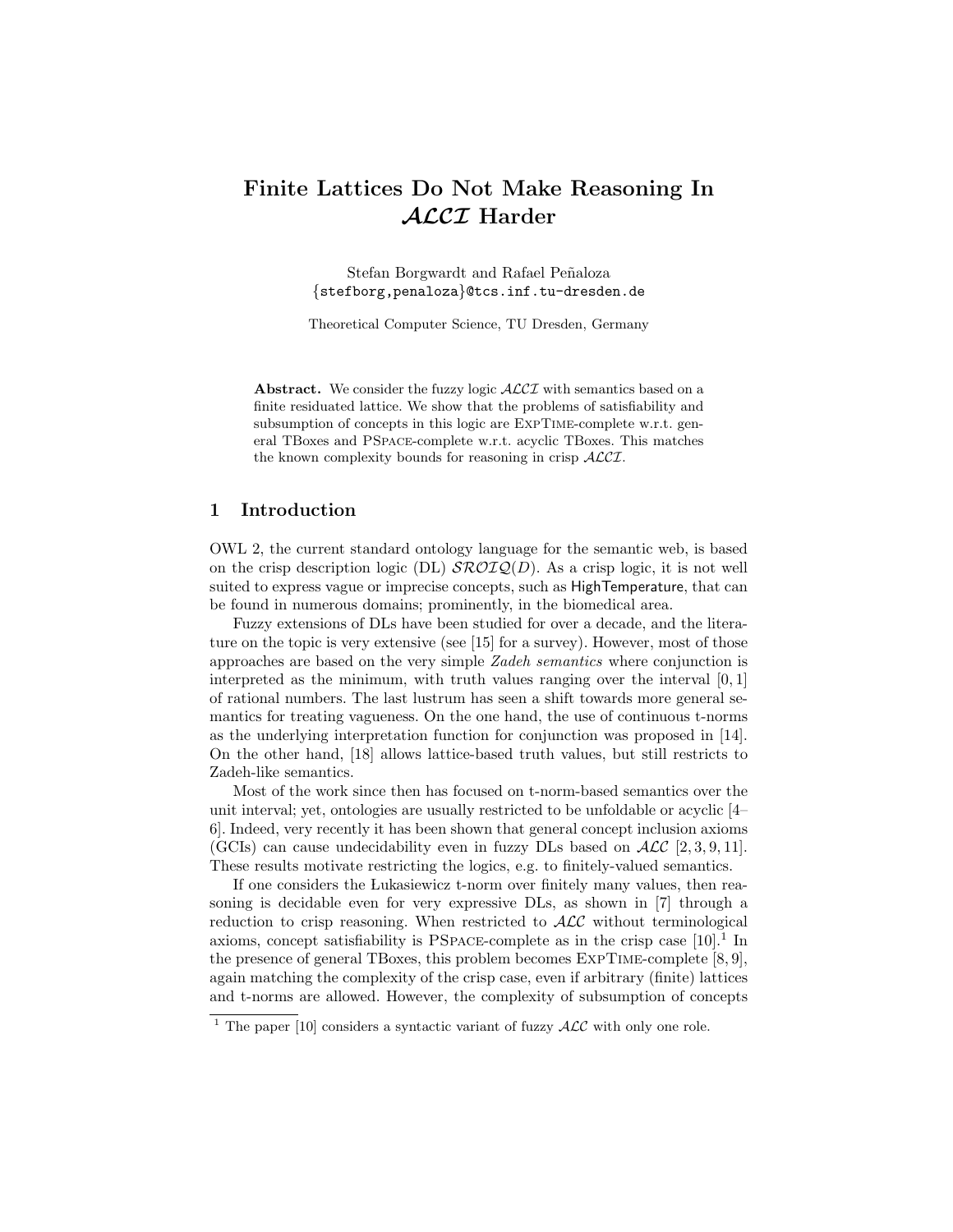was left as an open problem, as the standard reduction used in crisp DLs does not work with general t-norm semantics.

In this paper, we improve these complexity results to the fuzzy logic  $\mathcal{ALCI}_L$ over finite lattices with general and acyclic TBoxes. More precisely, we show that in this logic, concept satisfiability is ExpTime-complete w.r.t. general TBoxes, and PSpace-complete w.r.t. acyclic TBoxes. Moreover, the same complexity bounds also hold for deciding subsumption between concepts.

# 2 Preliminaries

We will first give a short introduction to residuated lattices, which will be used for defining the semantics of our logic.<sup>2</sup> Afterwards, we recall some results from automata theory that will allow us to obtain tight upper bounds for the complexity of deciding satisfiability and subsumption of concepts.

#### 2.1 Residuated Lattices

A *lattice* is an algebraic structure  $(L, \vee, \wedge)$  over a *carrier set* L with two binary operations join ∨ and meet ∧ that are idempotent, associative, and commutative and satisfy the absorption laws  $\ell_1 \vee (\ell_1 \wedge \ell_2) = \ell_1 = \ell_1 \wedge (\ell_1 \vee \ell_2)$  for all  $\ell_1, \ell_2 \in L$ . L induces the ordering  $\ell_1 \leq \ell_2$  iff  $\ell_1 \wedge \ell_2 = \ell_1$  for all  $\ell_1, \ell_2 \in L$ . L is called *distributive* if  $\vee$  and  $\wedge$  distribute over each other, *finite* if L is finite, and bounded if it has a minimum and a maximum element, denoted as  $0$  and  $1$ , respectively. It is *complete* if joins and meets of arbitrary subsets  $T \subseteq L$ , denoted by  $\bigvee_{t\in T} t$  and  $\bigwedge_{t\in T} t$  respectively, exist. Every finite lattice is also bounded and complete. Whenever it is clear from the context, we will simply use the carrier set L to represent the lattice  $(L, \vee, \wedge)$ .

A De Morgan lattice is a bounded distributive lattice extended with an involutive and anti-monotonic unary operation  $\sim$ , called (De Morgan) negation, satisfying the De Morgan laws  $\sim$ ( $\ell_1 \vee \ell_2$ ) = ∼  $\ell_1 \wedge \sim \ell_2$  and  $\sim$ ( $\ell_1 \wedge \ell_2$ ) = ∼  $\ell_1 \vee \sim \ell_2$ for all  $\ell_1, \ell_2 \in L$ .

A residuated lattice is a lattice L extended with two binary operators  $\otimes$ (called t-norm) and  $\Rightarrow$  (called residuum) such that  $\otimes$  is associative, commutative, and has 1 as its unit and for every  $\ell_1, \ell_2, \ell_3 \in L$ ,  $\ell_1 \otimes \ell_2 \leq \ell_3$  iff  $\ell_2 \leq \ell_1 \Rightarrow \ell_3$ holds. In a complete residuated lattice  $L, \ell_1 \Rightarrow \ell_2 = \bigvee \{x \mid \ell_1 \otimes x \leq \ell_2\}.$ <sup>3</sup> A simple consequence of this is that for every  $\ell_1, \ell_2 \in L$ , (i)  $1 \Rightarrow \ell_1 = \ell_1$ , and (ii)  $\ell_2 \leq \ell_2$  iff  $\ell_1 \Rightarrow \ell_2 = 1$ . Additionally, the t-norm ⊗ is always monotonic.

In a residuated De Morgan lattice L, one can define the t-conorm  $\oplus$  as  $\ell_1 \oplus \ell_2 := \sim (\sim \ell_1 \otimes \sim \ell_2).$  For example, the meet operator  $\ell_1 \wedge \ell_2$  defines a t-norm; its t-conorm is  $\ell_1 \vee \ell_2$ .

 $2$  For a more comprehensive view on residuated lattices, we refer the reader to [13, 12].

<sup>&</sup>lt;sup>3</sup> We could also define the operator  $\Rightarrow$  using this supremum, even if the complete lattice L is not residuated without affecting the results from Section 4.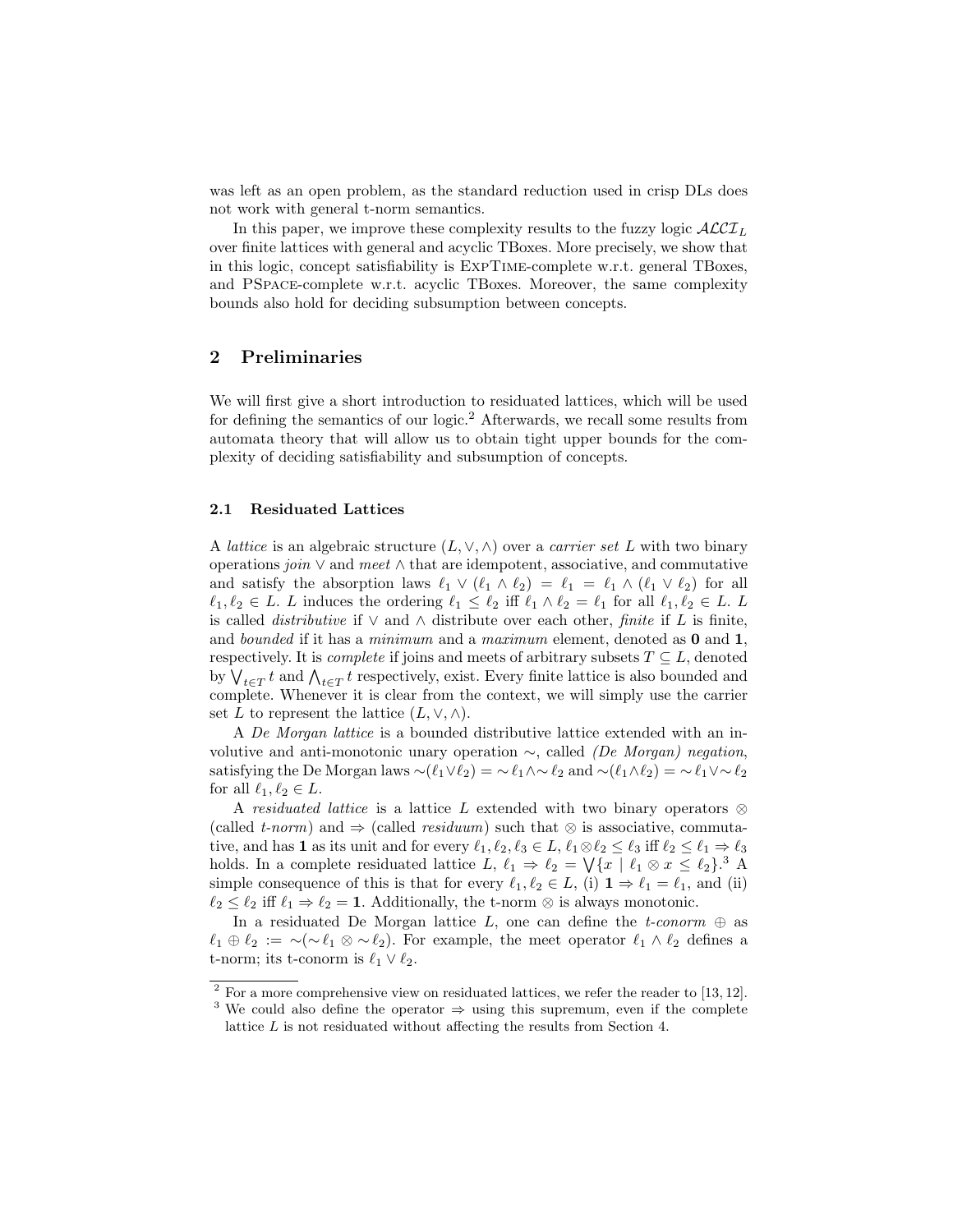In the following section, we will describe the fuzzy description logic  $\mathcal{ALCI}_L$ , whose semantics uses the residuum ⇒ and the negation ∼. We emphasize, however, that the reasoning algorithm presented in Section 4 can be used with any choice of operators, as long as these are computable. In particular this means that our algorithm could also deal with other variants of fuzzy semantics, e.g. so-called Zadeh semantics [8, 18].

#### 2.2 PSpace Automata

To obtain upper bounds for the complexity of reasoning in  $\mathcal{ALCI}_L$ , we will make a reduction to the emptiness problem of looping automata on infinite trees. These automata receive as input the (unlabeled) infinite  $k$ -ary tree  $K^*$  for  $K := \{1, \ldots, k\}$  with  $k \in \mathbb{N}$ . The nodes of this tree are represented as words in  $K^*$ : the empty word  $\varepsilon$  represents the root node, and ui represents the *i*-th successor of the node u. A path is a sequence  $v_1, \ldots, v_m$  of nodes such that  $v_1 = \varepsilon$ and each  $v_{i+1}$  is a direct successor of  $v_i$ .

**Definition 1 (looping automaton).** A looping automaton  $(LA)$  is a tuple  $\mathcal{A} = (Q, I, \Delta)$  where Q is a finite set of states,  $I \subseteq Q$  a set of initial states, and  $\Delta \subseteq Q \times Q^k$  the transition relation. A run of A is a mapping  $r : K^* \to Q$ assigning states to each node of  $K^*$  such that  $r(\varepsilon) \in I$  and for every  $u \in K^*$  we have  $(r(u), r(u1), \ldots, r(uk)) \in \Delta$ . The emptiness problem for LA is to decide whether a given LA has a run.

The emptiness of LA can be decided in polynomial time using a bottom-up approach [19]. Alternatively, one can use a top-down approach, which relies on the fact that if there is a run, then there is also a periodic run. To speed up the top-down search, one wants to find the period of a run as early as possible. This motivates the notion of *blocking automata*.

**Definition 2** (m-blocking). Let  $A = (Q, \Delta, I)$  be a looping automaton. We say that A is m-blocking for  $m \in \mathbb{N}$  if every path  $v_1, \ldots, v_m$  of length m in a run r of A contains two nodes  $v_i$  and  $v_j$   $(i < j)$  such that  $r(v_j) = r(v_i)$ .

Clearly, every looping automaton is m-blocking for every  $m > |Q|$ . However, the main interest in blocking automata arises when one can find a smaller bound on m. One way to reduce this limit is through a so-called faithful family of functions.

**Definition 3 (faithful).** Let  $\mathcal{A} = (Q, \Delta, I)$  be a looping automaton on k-ary trees. The family of functions  $f_q: Q \to Q$  for  $q \in Q$  is faithful w.r.t. A if for all  $q, q_0, q_1, \ldots, q_k \in Q$ ,

 $-$  if  $(q, q_1, \ldots, q_k) \in \Delta$ , then  $(q, f_q(q_1), \ldots, f_q(q_k)) \in \Delta$ , and  $-$  if  $(q_0, q_1, \ldots, q_k) \in \Delta$ , then  $(f_q(q_0), f_q(q_1), \ldots, f_q(q_k)) \in \Delta$ .

The subautomaton  $\mathcal{A}^S = (Q, \Delta^S, I)$  of A induced by this family has the transition relation  $\Delta^{S} = \{ (q, f_q(q_1), \ldots, f_q(q_k)) \mid (q, q_1, \ldots, q_k) \in \Delta \}.$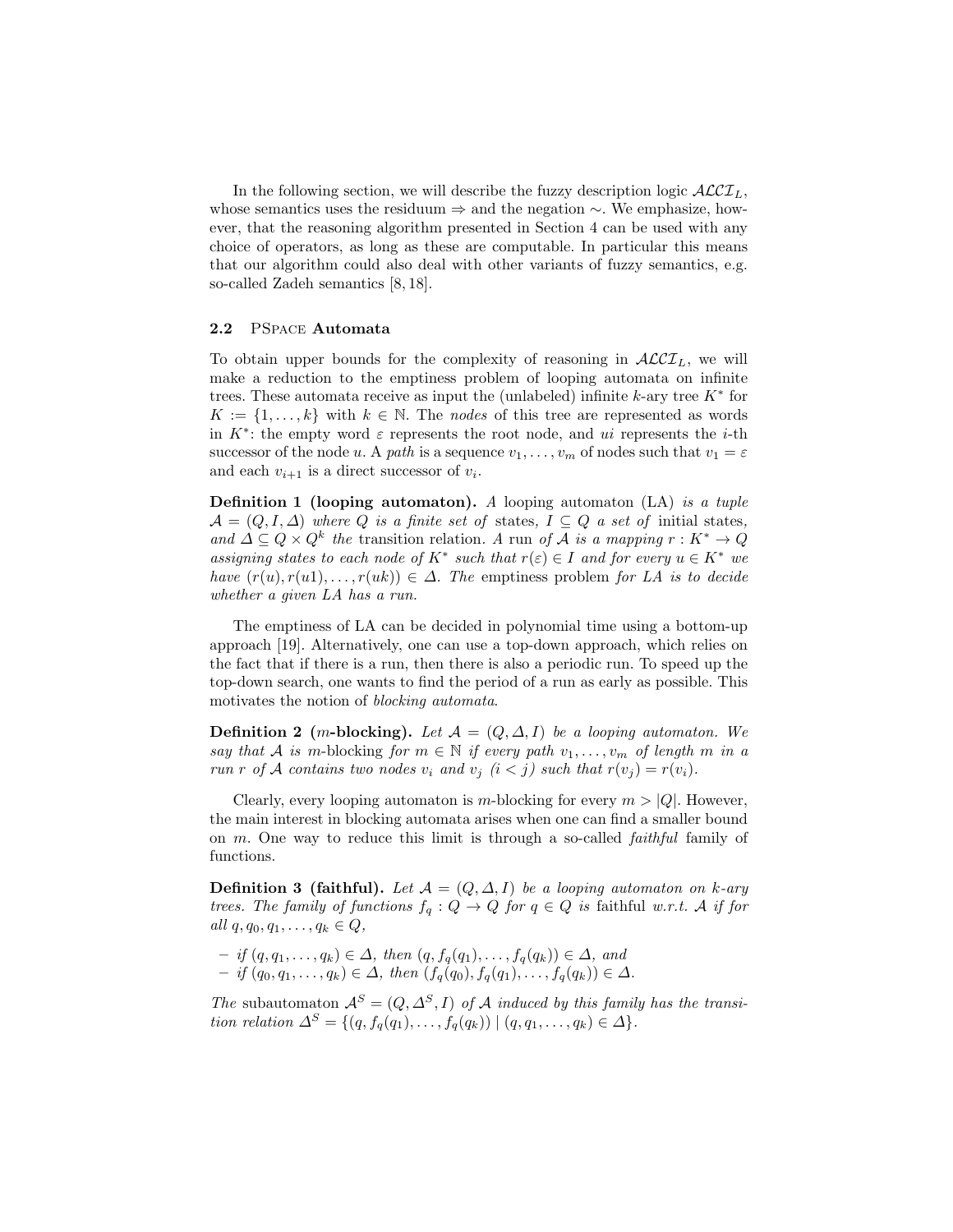**Lemma 4** ([1]). Let A be a looping automaton and  $A^S$  its subautomaton induced by a faithful family of functions. A has a run iff  $A<sup>S</sup>$  has a run.

The construction that we will present in Section 4 produces automata that are exponential on the size of the input. For such cases, it has been shown that if the automata are m-blocking for some  $m$  bounded polynomially on the size of the input (that is, logarithmically on the size of the automaton), then the emptiness test requires only polynomial space.

Definition 5 (PSPACE on-the-fly construction). Assume that we have a set  $\Im$  of inputs and a construction that yields, for every  $i \in \Im$ , an  $m_i$ -blocking automaton  $A_i = (Q_i, \Delta_i, I_i)$  working on  $k_i$ -ary trees. This construction is called a PSPACE on-the-fly construction if there is a polynomial  $P$  such that, for every input i of size n

- $m_i \leq P(n)$  and  $k_i \leq P(n)$ ,
- every element of  $Q_i$  is of a size bounded by  $P(n)$ , and
- one can non-deterministically guess in time bounded by  $P(n)$  an element of I<sub>i</sub>, and, for a state  $q \in Q_i$ , a transition from  $\Delta_i$  with first component q.

**Theorem 6** ([1]). If the looping automata  $A_i$  are obtained from the inputs  $i \in \mathfrak{I}$ by a PSPACE on-the-fly construction, then the emptiness problem for  $A_i$  can be decided in PSPACE.

In Section 5 we will use this theorem to give PSpace upper bounds on the complexity of reasoning in the logic  $\text{ALCI}_L$ , which we introduce next.

# 3 The Fuzzy Logic  $\mathcal{ALCI}_L$

For the rest of this paper, L denotes a fixed residuated, complete De Morgan lattice with the t-norm  $\otimes$ . The fuzzy description logic  $\mathcal{ALCI}_L$  is a generalization of the crisp DL  $\mathcal{ALCI}$  that uses the elements of L as truth values, instead of just the Boolean true and false. The syntax of  $\mathcal{ALCI}_L$  is the same as in  $\mathcal{ALCI}$ : given the sets  $N_c$  and  $N_R$  of concept and role names, the set of *complex roles* is  $N_R \cup \{r^- | r \in N_R\}$ , and  $\mathcal{ALCI}_L$  concepts are built using the syntactic rule

$$
C ::= A \mid C_1 \sqcap C_2 \mid C_1 \sqcup C_2 \mid \neg C \mid \exists s.C \mid \forall s.C \mid \top \mid \bot,
$$

where  $A \in N_C$  and s is a complex role. For a complex role s, the *inverse of s* (denoted by  $\overline{s}$ ) is  $s^-$  if  $s \in \mathsf{N}_\mathsf{R}$  and  $r$  if  $s = r^-$ .

The semantics of this logic is based on interpretation functions that map every concept  $C$  to a function specifying the membership degree of every domain element to C.

**Definition 7** (semantics of  $\text{ALCI}_L$ ). An interpretation is a pair  $\mathcal{I} = (\Delta^{\mathcal{I}}, \mathcal{I})$ where  $\Delta^{\mathcal{I}}$  is a non-empty (crisp) domain and  $\cdot^{\mathcal{I}}$  is a function that assigns to every concept name A and every role name r functions  $A^{\mathcal{I}}: \Delta^{\mathcal{I}} \to L$  and  $r^{\mathcal{I}}:\varDelta^{\mathcal{I}}\times\varDelta^{\mathcal{I}}\to L$ , respectively. The function  $\cdot^{\mathcal{I}}$  is extended to  $\mathcal{ALCI}_L$  concepts as follows for every  $x \in \Delta^{\mathcal{I}}$ :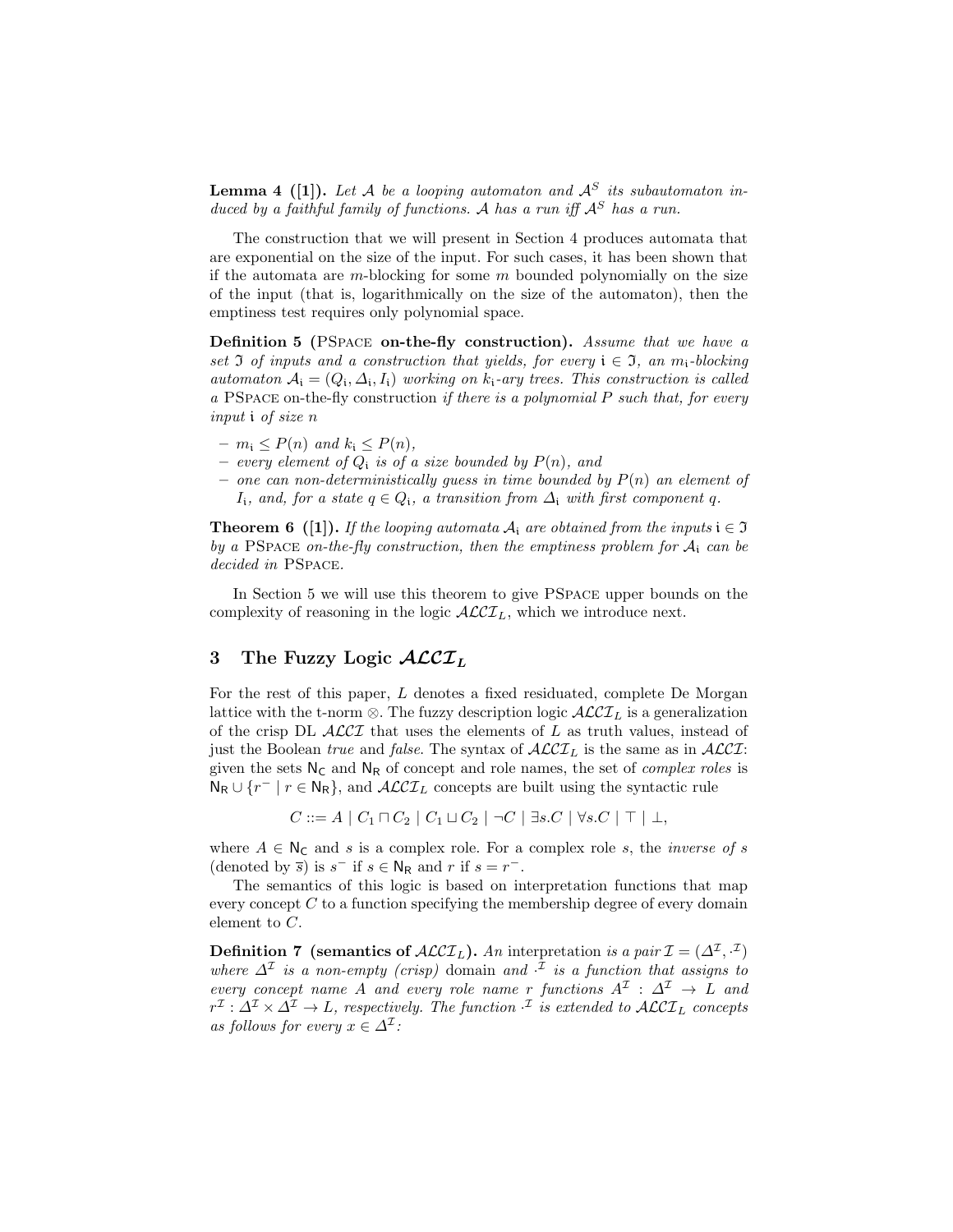$- \top^{\mathcal{I}}(x) = 1, \perp^{\mathcal{I}}(x) = 0,$  $-(C \sqcap D)^{\mathcal{I}}(x) = C^{\mathcal{I}}(x) \otimes D^{\mathcal{I}}(x), \ \ (C \sqcup D)^{\mathcal{I}}(x) = C^{\mathcal{I}}(x) \oplus D^{\mathcal{I}}(x),$  $-(-C)^{\mathcal{I}}(x) = \sim C^{\mathcal{I}}(x),$  $- (\exists s.C)^{\mathcal{I}}(x) = \bigvee_{y \in \Delta^{\mathcal{I}}} s^{\mathcal{I}}(x, y) \otimes C^{\mathcal{I}}(y),$  $- (\forall s.C)^{\mathcal{I}}(x) = \bigwedge_{y \in \Delta^{\mathcal{I}}} s^{\mathcal{I}}(x, y) \Rightarrow C^{\mathcal{I}}(y),$ 

where  $(r^{-})^{\mathcal{I}}(x,y) = r^{\mathcal{I}}(y,x)$  for all  $x, y \in \Delta^{\mathcal{I}}$  and  $r \in \mathsf{N}_{\mathsf{R}}$ .

Notice that, unlike in crisp  $\text{ALCI}$ , existential and universal quantifiers are not dual to each other, i.e. in general,  $(\neg \exists s.C)^{\mathcal{I}}(x) = (\forall s.\neg C)^{\mathcal{I}}(x)$  does not hold.

The axioms of this logic also have an associated lattice value, which expresses the degree to which the restriction must be satisfied.

Definition 8 (axioms). Terminological axioms are (labeled) concept defini-**Definition**  $\sigma$  (datoms). Terminological datoms are (diseased) concept definitions of the form  $\langle A \doteq C, \ell \rangle$  or (labeled) general concept inclusions (GCIs)  $\langle C \sqsubseteq D, \ell \rangle$ , where  $A \in N_{\mathsf{C}}, C, D$  are  $\mathcal{ALCI}_L$  concepts, and  $\ell \in L$ .

A general TBox is a finite set of GCIs. An acyclic TBox is a finite set of concept definitions such that every concept name occurs at most once in the lefthand side of an axiom, and there is no cyclic dependency between definitions. A TBox is either a general TBox or an acyclic TBox.<sup>4</sup>

An interpretation I satisfies the concept definition  $\langle A = C, \ell \rangle$  if for every  $x \in \Delta^{\mathcal{I}}$ ,  $(A^{\mathcal{I}}(x) \Rightarrow C^{\mathcal{I}}(x)) \otimes (C^{\mathcal{I}}(x) \Rightarrow A^{\mathcal{I}}(x)) \geq \ell$  holds. It satisfies the GCI  $\langle C \sqsubseteq D, \ell \rangle$  if for every  $x \in \Delta^{\mathcal{I}}, C^{\mathcal{I}}(x) \Rightarrow D^{\mathcal{I}}(x) \geq \ell$ . *I* is a model of the TBox  $\mathcal T$  if it satisfies all axioms in  $\mathcal T$ .

If  $\mathcal T$  is an acyclic TBox, then all concept names occuring on the left-hand side of some axiom of  $\mathcal T$  are called *defined*, all others are called *primitive*. If  $\mathcal T$  is a general TBox, then all concept names appearing in it are primitive. A concept is an atom if it is either a primitive concept name, or it is a quantified concept, i.e. a concept of the form  $\exists s.C$  or  $\forall s.C$  for some complex role s and concept C.

We emphasize here that  $\mathcal{ALCI}$  is a special case of  $\mathcal{ALCI}_L$ , where the underlying lattice contains only the elements 0 and 1, which may be interpreted as false and true, respectively, and the t-norm and t-conorm are just conjunction and disjunction, respectively. Accordingly, one can generalize the reasoning problems for  $\mathcal{ALCI}$  to the use of other lattices. We will focus on deciding strong  $\ell$ -satisfiability and  $\ell$ -subsumption [8].

**Definition 9** (satisfiability, subsumption). Let C, D be  $\mathcal{ALCI}_L$  concepts,  $\mathcal{T}$ a TBox, and  $\ell \in L$ . C is strongly  $\ell$ -satisfiable w.r.t. T if there is a model  $\mathcal I$  of  $\mathcal T$  and an  $x \in \Delta^{\mathcal I}$  such that  $C^{\mathcal I}(x) \geq \ell$ . C is  $\ell$ -subsumed by D w.r.t.  $\mathcal T$  if every model  $\mathcal I$  of  $\mathcal T$  is also a model of  $\langle C \sqsubseteq D, \ell \rangle$ .

In previous work we have shown that satisfiability is undecidable in  $\mathcal{ALC}_L$  [9], and hence also in  $\mathcal{ALCI}_L$ , in general. For this reason, we assume that L is

<sup>4</sup> Notice that we do not consider mixed TBoxes. We could allow axioms of the form  $\langle A \sqsubseteq C, \ell \rangle$  in acyclic TBoxes, as long as they do not introduce cyclic dependencies. To avoid overloading the notation, we exclude this case.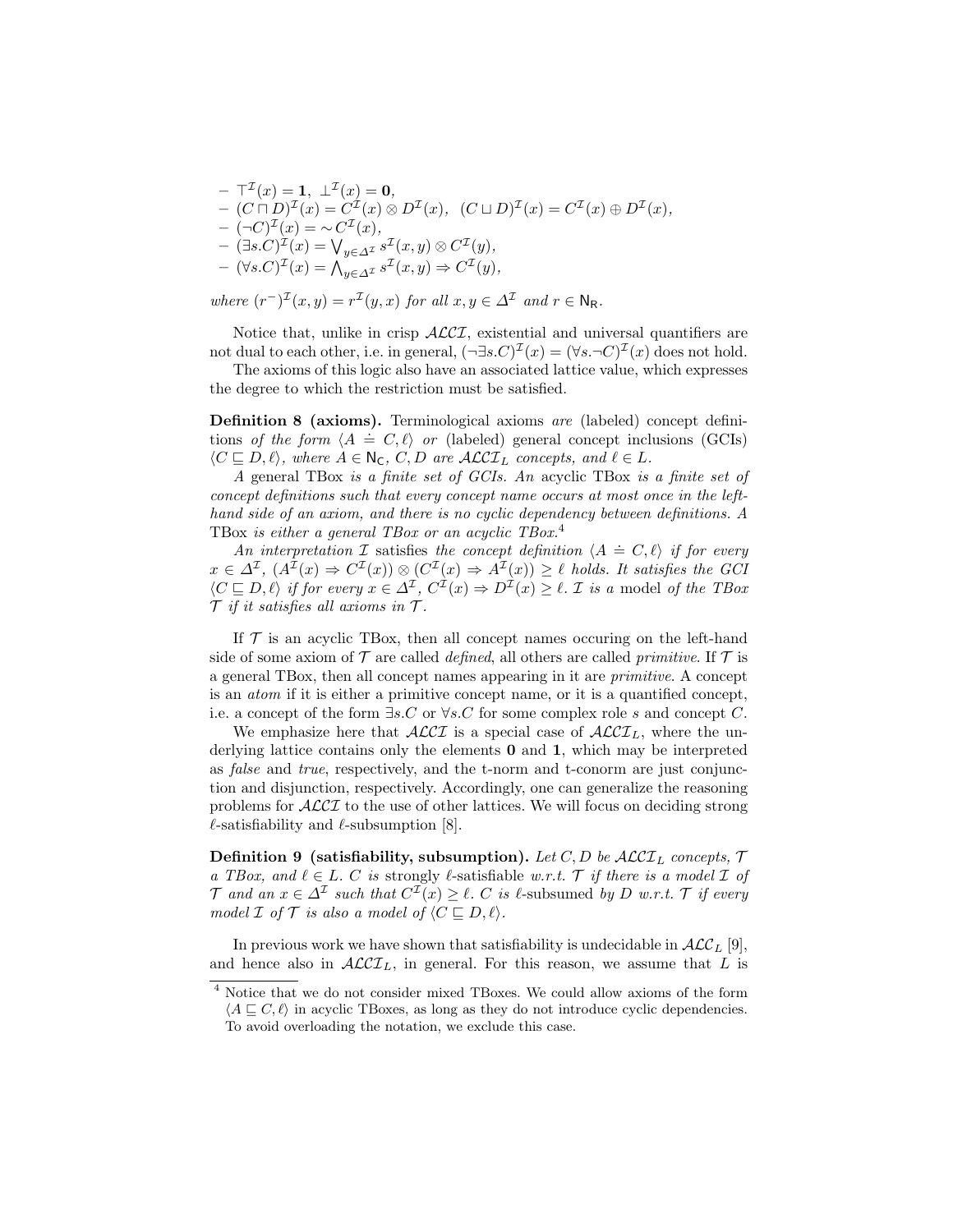finite for the rest of this paper. As we will show in the next sections, under this restriction we obtain the same complexity upper bounds for deciding satisfiability and subsumption as in the crisp case; that is, the lattice based semantics do not increase the complexity of the logic.

## 4 Deciding Strong Satisfiability and Subsumption

Recall that the semantics of the quantifiers require the computation of a supremum or infimum of the membership degrees of a possibly infinite set of elements of the domain. To obtain an effective decision procedure, one usually restricts reasoning to witnessed models [14].

**Definition 10 (witnessed model).** Let  $n \in \mathbb{N}$ . A model  $\mathcal{I}$  of a TBox  $\mathcal{T}$  is called n-witnessed if for every  $x \in \Delta^{\mathcal{I}}$  and every concept of the form  $\exists r.C$  there are n elements  $x_1, \ldots, x_n \in \Delta^{\mathcal{I}}$  such that

$$
(\exists r.C)^{\mathcal{I}}(x) = \bigvee_{i=1}^{n} r^{\mathcal{I}}(x, x_i) \otimes C^{\mathcal{I}}(x_i),
$$

and analogously for the universal restrictions  $\forall r.C.$  In particular, if  $n = 1$ , then the suprema and infima from the semantics of  $\exists r.C$  and  $\forall r.C$  become maxima and minima, respectively. In this case, we simply say that  $\mathcal I$  is witnessed.

We can restrict reasoning to *n*-witnessed models w.l.o.g.: since  $L$  is finite, we always have the *n*-witnessed model property for some  $n \in \mathbb{N}$ .

**Lemma 11.** If the cardinality of the largest antichain of L is n, then  $\mathcal{ALCI}_L$ has the n-witnessed model property.

To simplify the description of the algorithm, in the following we consider  $n = 1$ . The algorithm and the proofs of correctness can easily be adapted for any other  $n \in \mathbb{N}$ .

Our algorithm for deciding satisfiability and subsumption of concepts exploits the fact that a TBox  $\mathcal T$  has a model iff it has a well-structured tree model, called a Hintikka tree. Intuitively, Hintikka trees are abstract representations of models that explicitly express the membership value of all "relevant" concepts. We will construct automata that have exactly these Hintikka trees as their runs, and use the initial states to verify that an element in the model verifies the satisfiability or violates the subsumption condition, respectively. Reasoning is hence reduced to the emptiness test of these automata.

We denote by  $\mathsf{sub}(C, \mathcal{T})$  the set of all subconcepts of C and of the concepts A, E, and F for all axioms  $\langle E \sqsubseteq F, \ell \rangle$  or  $\langle A \doteq F, \ell \rangle$  in T. The nodes of the Hintikka trees are labeled with so-called Hintikka functions over the domain  $\mathsf{sub}(C, \mathcal{T}) \cup \{\rho\}$ , where  $\rho$  is an arbitrary new element, which will be used to express the degree with which the role relation to the parent node holds.

**Definition 12** (Hintikka function). A Hintikka function for  $C, \mathcal{T}$  is a partial function  $H : \mathsf{sub}(C, \mathcal{T}) \cup \{\rho\} \rightarrow L$  such that: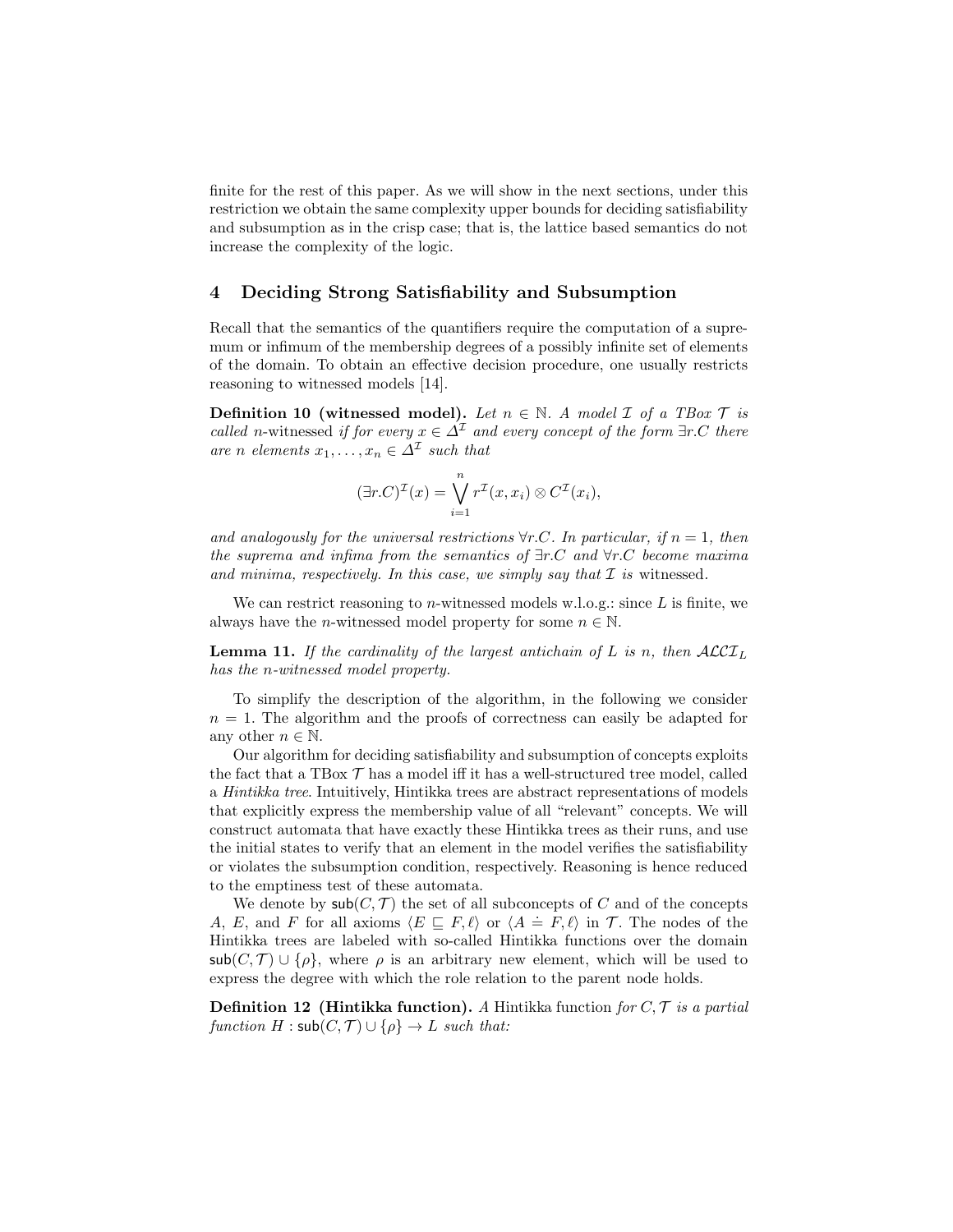- (i) H is defined for  $\rho$  and for all atoms,
- (ii) if  $H(D \sqcap E)$  is defined, then  $H(D)$  and  $H(E)$  are also defined and it holds that  $H(D \sqcap E) = H(D) \otimes H(E)$ ,
- (iii) if  $H(D \sqcup E)$  is defined, then  $H(D)$  and  $H(E)$  are also defined and it holds that  $H(D \sqcup E) = H(D) \oplus H(E)$ ,
- (iv) if  $H(\neg D)$  is defined, then  $H(D)$  is defined and  $H(\neg D) = \neg H(D)$ .

It is compatible with the concept definition  $\langle A \doteq E, \ell \rangle$  if, whenever  $H(A)$  is defined, then  $H(E)$  is defined and  $(H(A) \Rightarrow H(E)) \otimes (H(E) \Rightarrow H(A)) \geq \ell$ .<sup>5</sup> It is compatible with the GCI  $\langle E \sqsubseteq F, \ell \rangle$  if  $H(E)$  and  $H(F)$  are always defined and  $H(E) \Rightarrow H(F) \geq \ell$  holds.

The Hintikka trees have a fixed arity  $k$  determined by the number of existential and universal restrictions, i.e. concepts of the form  $\exists s.F$  or  $\forall s.F$ , contained in sub( $C, \mathcal{T}$ ). Intuitively, each successor will act as the witness for one of these restrictions. Since we need to know which successor in the tree corresponds to which restriction, we fix an arbitrary bijection

 $\varphi: \{E \mid E \in sub(C, \mathcal{T}) \text{ is of the form } \exists s. F \text{ or } \forall s. F\} \to K.$ 

**Definition 13 (Hintikka condition).** The tuple  $(H_0, H_1, \ldots, H_k)$  of Hintikka functions for  $C, \mathcal{T}$  satisfies the Hintikka condition if:

- (i) For every existential restriction  $\exists s.G \in sub(C, \mathcal{T})$ 
	- $H_{\varphi(\exists s.G)}(G)$  is defined and  $H_0(\exists s.G) = H_{\varphi(\exists s.G)}(\rho) \otimes H_{\varphi(\exists s.G)}(G)$ , and
	- $H_{\varphi(E)}(G)$  is defined and  $H_0(\exists s.G) \geq H_{\varphi(E)}(\rho) \otimes H_{\varphi(E)}(G)$  for every restriction  $E \in sub(C, \mathcal{T})$  of the form  $\exists s.F$  or  $\forall s.F$ .
- (ii) For every universal restriction  $\forall s. G \in sub(C, \mathcal{T})$ 
	- $H_{\varphi(\forall s,G)}(G)$  is defined and  $H_0(\forall s,G) = H_{\varphi(\forall s,G)}(\rho) \Rightarrow H_{\varphi(\forall s,G)}(G)$ ,
	- $H_{\varphi(E)}(G)$  is defined and  $H_0(\forall s. G) \leq H_{\varphi(E)}(\rho) \Rightarrow H_{\varphi(E)}(G)$  for every restriction  $E \in sub(C, \mathcal{T})$  of the form  $\exists s.F$  or  $\forall s.F$ .
- (iii) For every existential restriction  $\exists s.G \in sub(C,T)$  and every restriction  $E \in$  $\mathsf{sub}(C, \mathcal{T})$  of the form  $\exists \overline{s}. F$  or  $\forall \overline{s}. F$ ,  $H_0(G)$  is defined and  $H_{\varphi(E)}(\exists s.G) \geq$  $H_{\varphi(E)}(\rho) \otimes H_0(G).$
- (iv) For every universal restriction  $\forall s. G \in sub(C, \mathcal{T})$  and every restriction  $E \in$  $\mathsf{sub}(C, \mathcal{T})$  of the form  $\exists \overline{s}. F$  or  $\forall \overline{s}. F$ ,  $H_0(G)$  is defined and  $H_{\varphi(E)}(\forall s.G) \leq$  $H_{\varphi(E)}(\rho) \Rightarrow H_0(G)$ .

The tuple is compatible with the axiom t if the Hintikka functions  $H_0, \ldots, H_k$ are compatible with t.

Condition (i) makes sure that an existential restriction  $\exists s.G$  is witnessed by its designated successor  $\varphi(\exists s. G)$  and all other s-successors do not contradict the witness. Condition (iii) deals with inverse roles, ensuring that the  $\bar{s}$ -restrictions are propagated backwards through the s-relation. Conditions (ii) and (iv) treat the universal restrictions analogously.

 $5$  This method, called *lazy unfolding*, is only correct for acyclic TBoxes.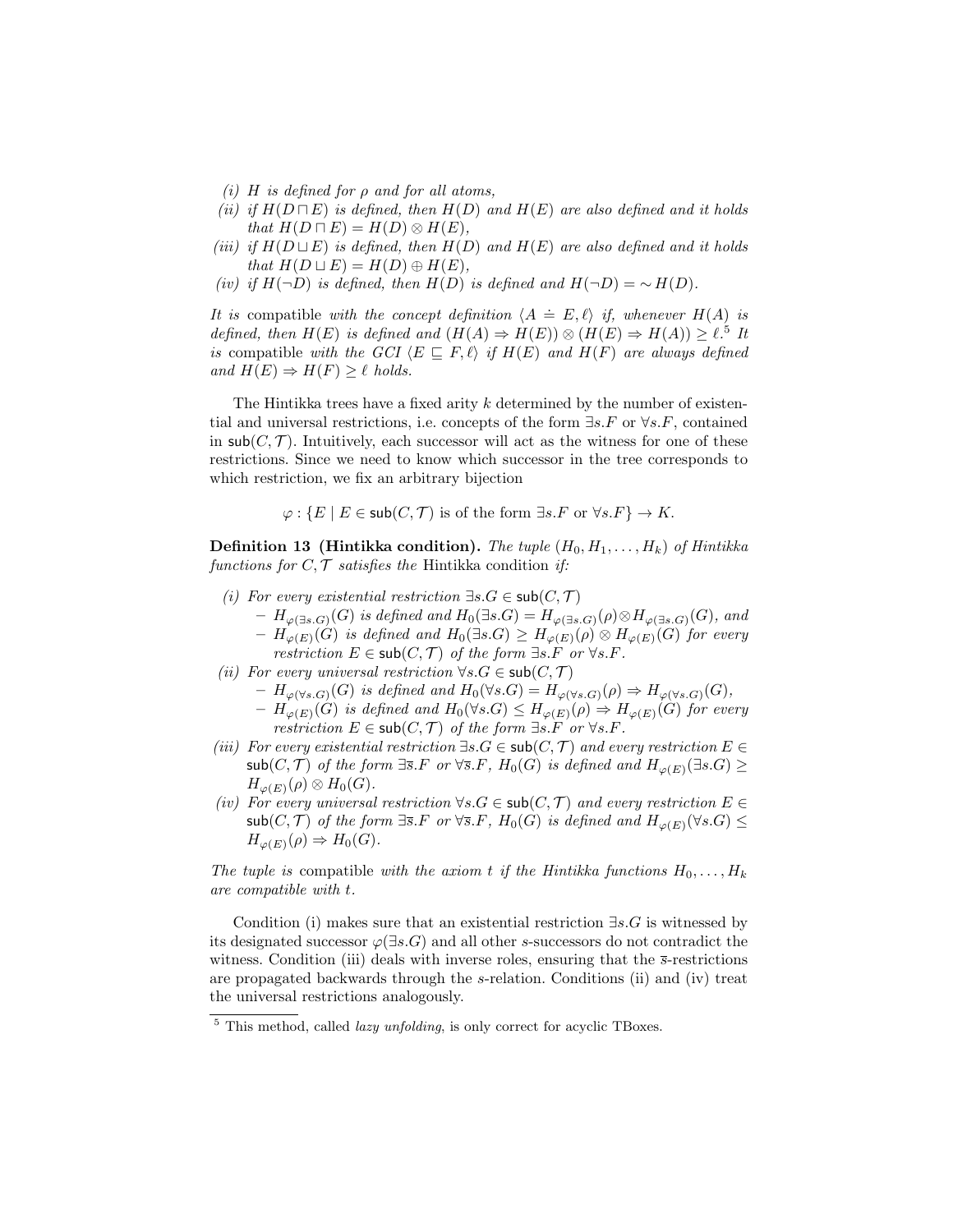A *Hintikka tree* for  $C, \mathcal{T}$  is an infinite k-ary tree **T** labeled with compatible Hintikka functions for  $C, \mathcal{T}$  such that  $\mathbf{T}(\varepsilon)(C)$  is defined and the tuple  $(T(u), T(u1), \ldots, T(uk))$  satisfies the Hintikka condition for every node  $u \in K^*$ . The definition of compatibility ensures that all axioms are satisfied at any node of the Hintikka tree, while the Hintikka condition makes sure that the tree is in fact a witnessed model.

The proof of the following theorem uses arguments similar to those in [1]. The main difference is the presence of successors witnessing the universal restrictions.

**Theorem 14.** Let C be an  $ALCI_L$  concept,  $\mathcal{T}$  a TBox, and  $\ell \in L$ . Then C is strongly  $\ell$ -satisfiable w.r.t.  $\mathcal T$  (in a witnessed model) iff there is a Hintikka tree **T** for C, T such that  $\mathbf{T}(\varepsilon)(C) > \ell$ .

*Proof (Sketch)*. Every witnessed model  $\mathcal I$  of  $\mathcal T$  with a domain element  $x \in \Delta^{\mathcal I}$ for which  $C^{T}(x) \geq \ell$  holds can be unraveled into a Hintikka tree **T** for  $C, \mathcal{T}$  as follows. We start by labeling the root node by the (total) Hintikka function that records the membership values of x for each concept from  $\mathsf{sub}(C, \mathcal{T})$ . We then create successors of the root by considering every  $E \in sub(C, \mathcal{T})$  of the form  $\exists s.F$  or  $\forall s.F$  and finding the witness  $y \in \Delta^{\mathcal{I}}$  for this restriction. We create a new node for y which is the  $\varphi(E)$ -th successor of the root node and is labeled by a Hintikka set H with  $H(\rho) = s^{\mathcal{I}}(x, y)$ . The fact that  $\mathcal I$  is a model of  $\mathcal T$  ensures that these successors satisfy the Hintikka condition. By continuing this process, we construct a Hintikka tree **T** for  $C, \mathcal{T}$  for which  $\mathbf{T}(\varepsilon)(C) > \ell$  holds.

Conversely, we show that a Hintikka tree can be seen as a witnessed model with domain  $K^*$  and interpretation function given by the Hintikka functions. Notice that from the partial function labeling each node we can obtain a valuation for each concept name that satisfies all the axioms in  $\mathcal T$ . Indeed, if  $\mathcal T$  is a general TBox, then every concept name is primitive, and hence the valuation is already defined. The fact that the Hintikka function is compatible with all the axioms in  $\mathcal T$  implies that every node satisfies the TBox. On the other hand, if  $\mathcal T$ is an acyclic TBox, and  $H$  is undefined for some concept names, then consider an axiom  $\langle A \doteq C, \ell \rangle$  for which  $H(A)$  is undefined, but  $H(B)$  is defined for every atom appearing in C. The acyclicity of  $\mathcal T$  ensures that such an axiom always exists. Thus, we can compute a value for  $H(C)$  that still satisfies the conditions of Definition 12. If we set  $H(A) := H(C)$ , then H is still compatible with  $\mathcal{T}$ . By an induction argument, we can define a compatible total Hintikka function, and thus a valuation for every concept name that satisfies  $\mathcal{T}$ .

For this valuation to be an interpretation, it only remains to be shown that the semantics of the existential and universal restrictions are satisfied. This is ensured by the Hintikka condition. The choice of the successors also ensures that the interpretation is witnessed. As explained above, it is compatible, and hence also a model of T. Thus, if there is a Hintikka tree **T** for  $C, \mathcal{T}$  with  $\mathbf{T}(\varepsilon)(C) \geq \ell$ , then C is strongly  $\ell$ -satisfiable w.r.t.  $\mathcal{T}$ .

Hintikka trees can also be used for deciding (non-)subsumption between  $\mathcal{ALCI}_L$  concepts. The proof of the following theorem is analogous to the one of Theorem 14.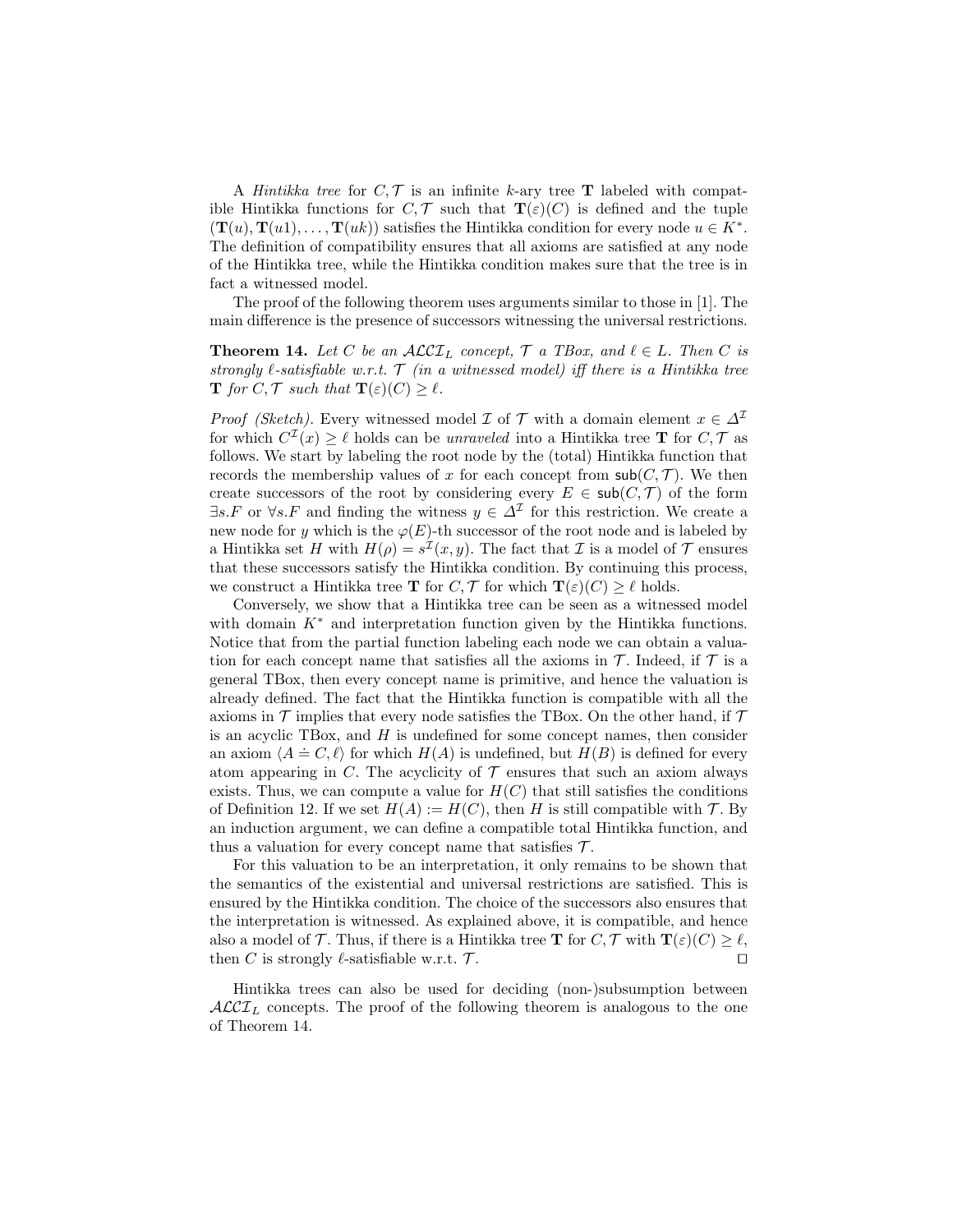**Theorem 15.** Let C, D be  $\mathcal{ALCI}_L$  concepts,  $\mathcal{T}$  a TBox, and  $\ell \in L$ . Then C is not  $\ell$ -subsumed by D (in a witnessed model) iff there is a Hintikka tree **T** for  $C \sqcap D, \mathcal{T}$  such that  $\mathbf{T}(\varepsilon)(C) \Rightarrow \mathbf{T}(\varepsilon)(D) \ngeq \ell$ .

Notice that this does not yield a reduction from subsumption to satisfiability, since the residuum  $\Rightarrow$  cannot in general be expressed using only the t-norm, tconorm and negation, and in Theorem 14 the value of  $C$  at the root is restricted to a value greater or equal to  $\ell$ , while Theorem 15 negates this restriction.

From the last two theorems it follows that satisfiability and subsumption of  $\mathcal{ALCI}_L$  concepts can be reduced to deciding the existence of a Hintikka tree with additional restrictions in the root. By building looping automata whose runs correspond exactly to those Hintikka trees, we reduce  $\mathcal{ALCI}_L$  reasoning to the emptiness problem of these automata. For the following, we focus only on deciding satisfiability and explain the minor modifications required for deciding subsumption.

Definition 16 (Hintikka automaton). Let C be an  $\mathcal{ALCI}_L$  concept,  $\mathcal T$  a TBox, and  $\ell \in L$ . The Hintikka automaton for  $C, \mathcal{T}, \ell$  is  $\mathcal{A}_{C, \mathcal{T}, \ell} = (Q, I, \Delta),$ where  $Q$  is the set of all compatible Hintikka functions for  $C, \mathcal{T}, I$  contains all Hintikka functions H with  $H(C) \geq \ell$ , and  $\Delta$  is the set of all  $(k + 1)$ -tuples of Hintikka functions that satisfy the Hintikka condition.

The runs of  $\mathcal{A}_{C,\mathcal{T},\ell}$  are exactly the Hintikka trees **T** having  $\mathbf{T}(\varepsilon)(C) \geq \ell$ . Thus, C is strongly  $\ell$ -satisfiable w.r.t. T iff  $\mathcal{A}_{C,T,\ell}$  is not empty. To obtain an automaton deciding  $\ell$ -subsumption between C and D, one needs only modify the set of initial states I to contain all Hintikka functions H with  $H(C) \Rightarrow H(D) \not\geq \ell$ . In that case, we have that C is  $\ell$ -subsumed by D iff the automaton is empty.

The size of the automaton  $\mathcal{A}_{C,\mathcal{T},\ell}$  is exponential in the input  $C,\mathcal{T}$ . Hence, we have an ExpTime algorithm for this logic. For general TBoxes, this gives a tight upper bound for the complexity of satisfiability and subsumption, since these problems are already EXPTIME-hard for crisp  $\text{ALC}$  [16].

Theorem 17. Deciding strong satisfiability and subsumption in  $\mathcal{ALCI}_L$  w.r.t. general TBoxes is ExpTime-complete.

### 5 PSpace Results for Acyclic TBoxes

If one restricts to acyclic TBoxes, then the upper bound obtained by the emptiness test of the automaton from Definition 16 does not match the PSpace lower bound given by crisp ALCI with acyclic TBoxes. We will now improve this upper bound and show that satisfiability and subsumption of  $\mathcal{ALCI}_L$  concepts w.r.t. acyclic TBoxes are also PSpace-complete problems.

The idea is to modify the construction of the Hintikka automata into a PSPACE on-the-fly construction. Notice that  $\mathcal{A}_{C,\mathcal{T},\ell}$  satisfies all but one of the

<sup>&</sup>lt;sup>6</sup> Using  $C \sqcap D$  only ensures that  $\mathbf{T}(\varepsilon)(C)$  and  $\mathbf{T}(\varepsilon)(D)$  are defined, but imposes no further restriction on their values.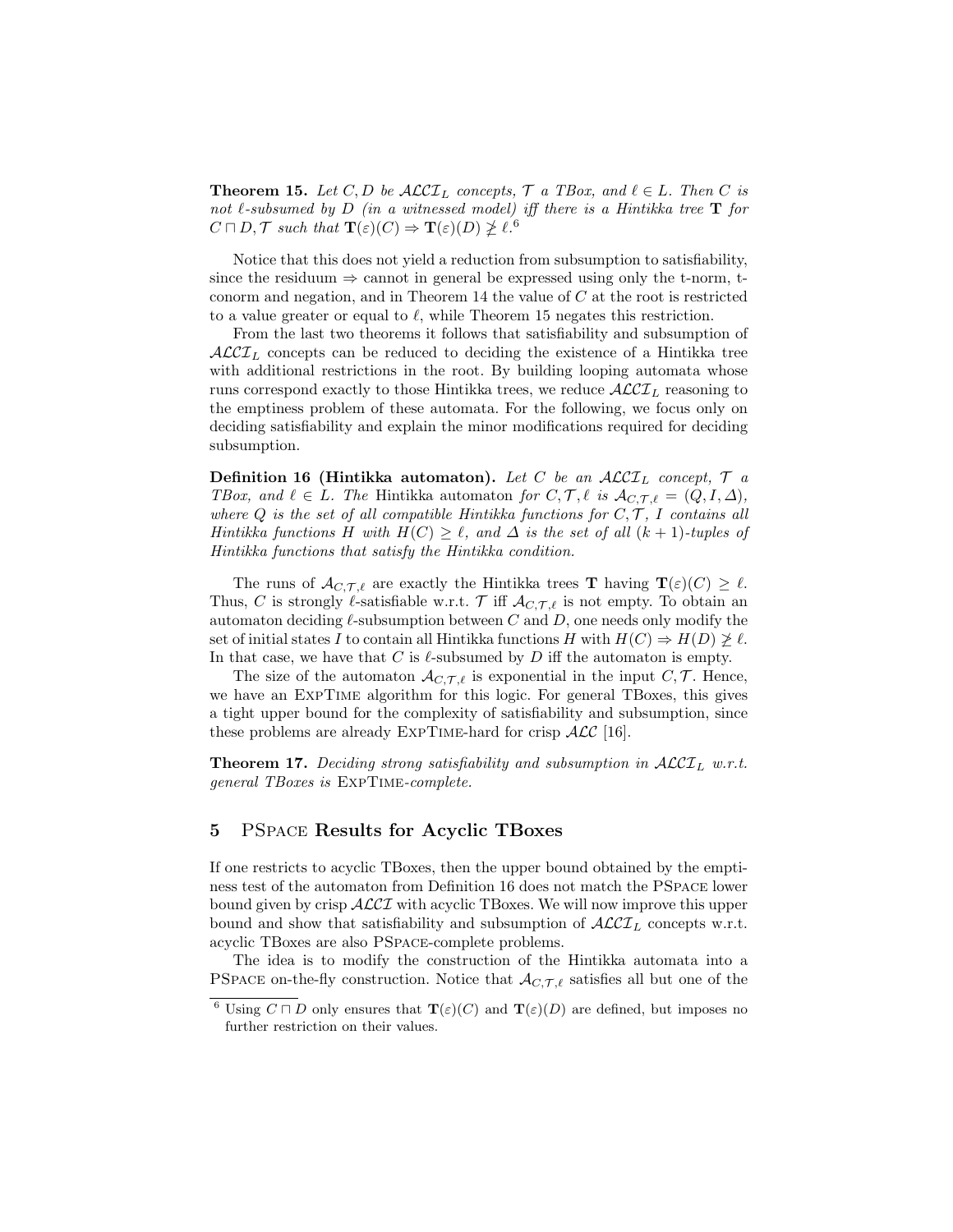conditions from Definition 5: (i) the arity of the automata is given by the number of existential and universal concepts in  $\mathsf{sub}(C, \mathcal{T})$ ; (ii) every Hintikka function has size bounded by  $|\textsf{sub}(C, \mathcal{T})|$ ; (iii) building a state or a transition of the automaton requires only guessing values for all concepts in  $\mathsf{sub}(C, \mathcal{T})$  and then verifying that this is indeed a valid state or transition, which can be done in time polynomial in  $|\mathsf{sub}(C, \mathcal{T})|$ . However, it is easy to build runs of the automata constructed by this reduction where blocking occurs only after exponentially many transitions, violating the first condition of PSpace on-the-fly constructions.

We will use a faithful family of functions to obtain a reduced automaton that guarantees blocking after at most polynomially many transitions, thus obtaining the PSpace upper bound. The idea is that it suffices to consider only transitions that reduce the maximal role depth (w.r.t.  $\mathcal{T}$ ) in the support of the states.

The role depth w.r.t.  $\mathcal{T}$  (rd $\tau$ ) of  $\mathcal{ALCI}_L$  concepts is recursively defined as follows:  $\mathsf{rd}_{\mathcal{T}}(A) = \mathsf{rd}_{\mathcal{T}}(\top) = \mathsf{rd}_{\mathcal{T}}(\bot) = 0$  for every primitive concept name A;  $\operatorname{\sf rd}_{\mathcal{T}}(C \sqcap D) = \operatorname{\sf rd}_{\mathcal{T}}(C \sqcup D) = \max \{ \operatorname{\sf rd}_{\mathcal{T}}(C), \operatorname{\sf rd}_{\mathcal{T}}(D) \};$   $\operatorname{\sf rd}_{\mathcal{T}}(\neg C) = \operatorname{\sf rd}_{\mathcal{T}}(C);$  $\mathsf{rd}_{\mathcal{T}}(\exists r.C) = \mathsf{rd}_{\mathcal{T}}(\forall r.C) = \mathsf{rd}_{\mathcal{T}}(C) + 1$ ; and  $\mathsf{rd}_{\mathcal{T}}(A) = \mathsf{rd}_{\mathcal{T}}(C)$  for every definition  $\langle A \doteq C, \ell \rangle \in \mathcal{T}$ . For a Hintikka function H for  $C, \mathcal{T}$ , we denote as support $(H)$ the set of all concepts in  $\mathsf{sub}(C, \mathcal{T})$  such that  $H(C)$  is defined and  $H(C) > 0$ . We define  $\mathsf{rd}_{\mathcal{T}}(H)$  as the maximum  $\mathsf{rd}_{\mathcal{T}}(D)$  such that  $D \in \mathsf{support}(H)$ .

**Definition 18 (functions**  $f_H$ ). Let H and H' be two states of  $\mathcal{A}_{C,\mathcal{T},\ell}$  with  $\mathsf{rd}_{\mathcal{T}}(H) = n$ . The function  $f_H(H')$  is given by:

$$
f_H(H')(D) = \begin{cases} \n0 & \text{if } D \text{ is an atom and } \mathsf{rd}_{\mathcal{T}}(D) \ge n \\ \nH'(D) & \text{if } \mathsf{rd}_{\mathcal{T}}(D) < n \\ \nunderline{\end{cases}
$$
\n
$$
f_H(H')(\rho) = \begin{cases} \n0 & \text{if } \mathsf{support}(H) = \emptyset \\ \nH'(\rho) & \text{otherwise.} \n\end{cases}
$$

Since  $\mathcal T$  is acyclic, the function  $f_H(H')$  defined above is still a Hintikka function for  $C, \mathcal{T}$  compatible with all the axioms in  $\mathcal{T}$ .

**Lemma 19.** The family of mappings  $f_H$  for states H of  $\mathcal{A}_{C,\mathcal{T},\ell}$  from Definition 18 is faithful w.r.t.  $\mathcal{A}_{C,\mathcal{T},\ell}$ .

*Proof.* Let  $(H, H_1, \ldots, H_k)$  be a valid transition of  $\mathcal{A}_{C,T,\ell}$ . We need to show that  $(H, f_H(H_1), \ldots, f_H(H_k))$  is also a transition, i.e. that it satisfies the Hintikka condition. We show in detail only the proof for the restriction (i) from Definition 13, as the others can be treated analogously.

For  $\exists s. G \in sub(C, \mathcal{T})$ , the value  $H_{\varphi(E)}(G)$  is defined for all restrictions E of the form  $\exists s.F$  or  $\forall s.F$  in  $sub(C, \mathcal{T})$ . If  $rd_{\mathcal{T}}(\exists s.G) > rd_{\mathcal{T}}(H)$ , then  $H(\exists s.G) = 0$ , and all the values  $f_H(H_{\varphi(E)})(G)$  are 0. Thus, the inequalities are trivially satisfied. Otherwise,  $\mathsf{rd}_{\mathcal{T}}(G) < \mathsf{rd}_{\mathcal{T}}(\exists s. G) \leq \mathsf{rd}_{\mathcal{T}}(H)$ , and thus the values  $H_{\varphi(E)}(G)$ are not changed by applying  $f_H$ . If the values  $H_{\varphi(E)}(\rho)$  are also left unchanged, all inequalities remain satisfied. Otherwise,  $H(\exists s.G) = 0$ , and all the values  $f_H(H_{\varphi(E)})(\rho)$  are 0. Thus, the inequalities are again trivially satisfied.  $\square$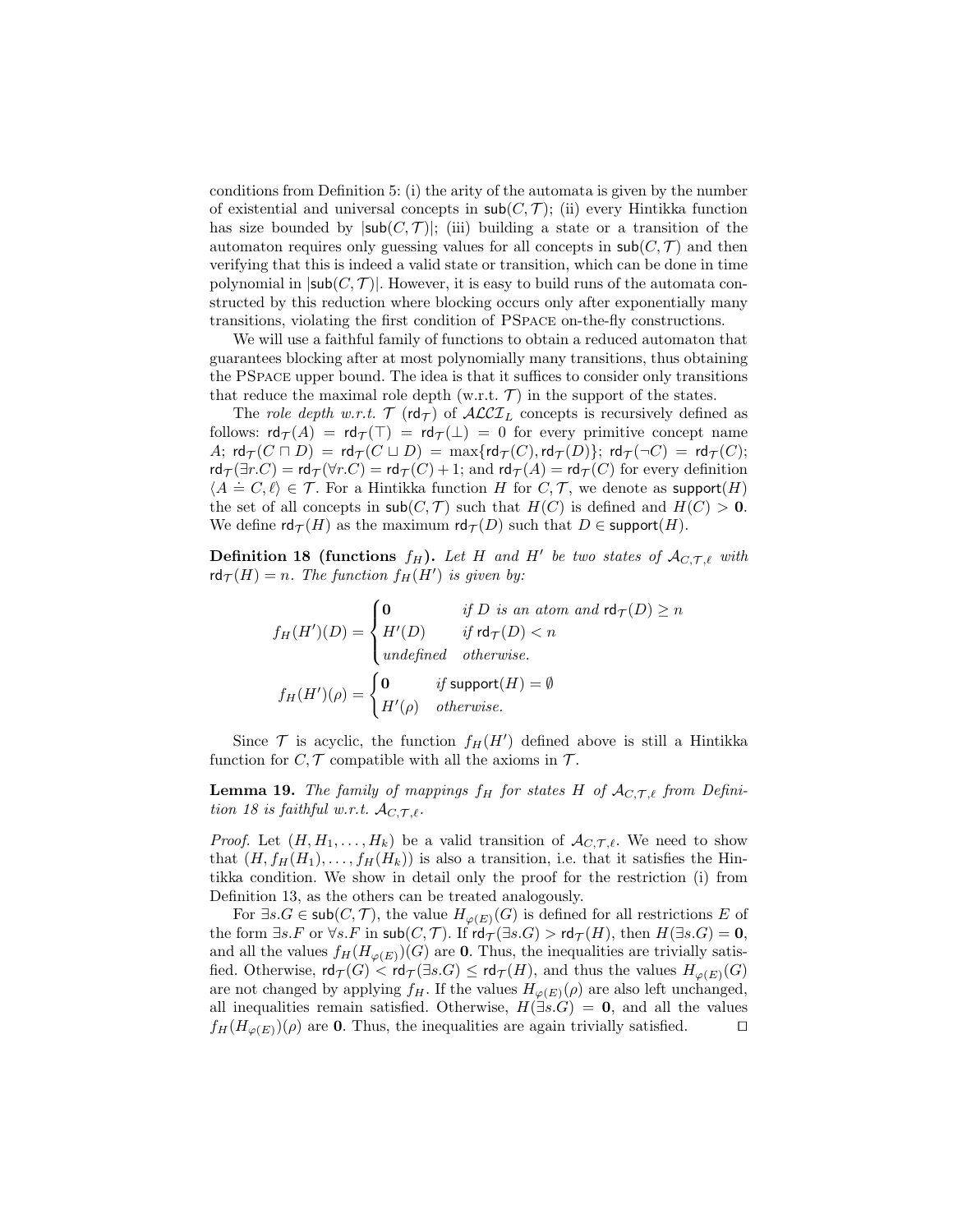By Lemma 4,  $\mathcal{A}_{C,\mathcal{T},\ell}$  is empty iff the induced subautomaton  $\mathcal{A}_{C,\mathcal{T},\ell}^S$  is empty.

**Theorem 20.** The construction of  $\mathcal{A}_{C,\mathcal{T},\ell}^S$  from an  $\mathcal{ALCI}_L$  concept  $C, \ell \in L$ , and an acyclic TBox  $\mathcal T$  is a PSPACE on-the-fly construction.

*Proof.* As described before, we only need to show that the automata  $\mathcal{A}_{C,\mathcal{T},\ell}^S$  are m-blocking for some m bounded polynomially in  $|\mathsf{sub}(C, \mathcal{T})|$ . We show that this holds for  $m = \max\{rd_{\mathcal{T}}(D) \mid D \in \mathsf{sub}(C, \mathcal{T})\} + 2$ .

By definition of  $\mathcal{A}_{C,\mathcal{T},\ell}^S$ , every transition decreases the maximal role depth of the support of the state. Hence, after at most  $\max\{\text{rd}_{\mathcal{T}}(D) \mid D \in \text{sub}(C, \mathcal{T})\}$ transitions, we reach a state H, where  $H(D) = 0$  if D is an atom and undefined otherwise, and hence, support $(H) = \emptyset$ . From the next transition on, all the states additionally satisfy that  $H(\rho) = 0$ . Hence, after at most m transitions, we find two states that are equal. Since  $m \le |\textsf{sub}(C, \mathcal{T})| + 2$ ,  $\mathcal{A}_{C, \mathcal{T}, \ell}^S$  satisfies the requirements for a PSPACE on-the-fly construction.  $\Box$ 

This shows that emptiness of  $\mathcal{A}_{C,\mathcal{T},\ell}^S$  and hence also of  $\mathcal{A}_{C,\mathcal{T},\ell}$  is in PSPACE. This yields the desired PSpace upper bound for satisfiability and similar arguments can be made for subsumption. PSpace-hardness follows from PSpacehardness of satisfiability and subsumption w.r.t. the empty TBox in  $ALC$  [17].

**Theorem 21.** Deciding strong satisfiability and subsumption in  $\mathcal{ALCI}_L$  w.r.t. acyclic TBoxes is PSpace-complete.

Notice that the definitions of Hintikka functions and Hintikka trees are independent of the operators used. One could have chosen the residual negation  $\Theta \ell := \ell \Rightarrow 0$  to interpret the constructor  $\neg$ , or the Kleene-Dienes implication  $\ell_1 \Rightarrow \ell_2 := \ell_1 \vee \ell_2$  instead of the residuum. The only restrictions are that the semantics must be truth functional, i.e. the value of a formula must depend only on the values of its direct subformulas, and the underlying operators must be computable. We could also use the traditional semantics for concept definitions in which  $\otimes$  is replaced by the simple meet t-norm  $\wedge$ .

We also point out that the algorithm can be modified for reasoning w.r.t. n-witnessed models for  $n > 1$ . One needs only extend the arity of the Hintikka trees to account for *n* witnesses for each quantified formula in  $\mathsf{sub}(C, \mathcal{T})$ ; the arity of  $\mathcal{A}_{C,\mathcal{T},\ell}$  grows polynomially in n. This does not affect the complexity upper bounds from the automata, and hence Theorems 17 and 21 still hold.

#### 6 Conclusions

We have shown that reasoning in  $\mathcal{ALCI}_L$  is not harder than in the underlying crisp DL  $ALCL$ . More precisely, strong  $\ell$ -satisfiability and  $\ell$ -subsumption can be decided in ExpTime for general TBoxes and in PSpace for acyclic TBoxes. This extends the complexity results from [8–10] and demonstrates that automata can show PSpace results even for fuzzy description logics, as in the crisp case [1]. This paper provides a small step towards reasoning services for fuzzy generalizations of the current standard ontology languages, like  $\mathcal{SROIQ}(D)$ .